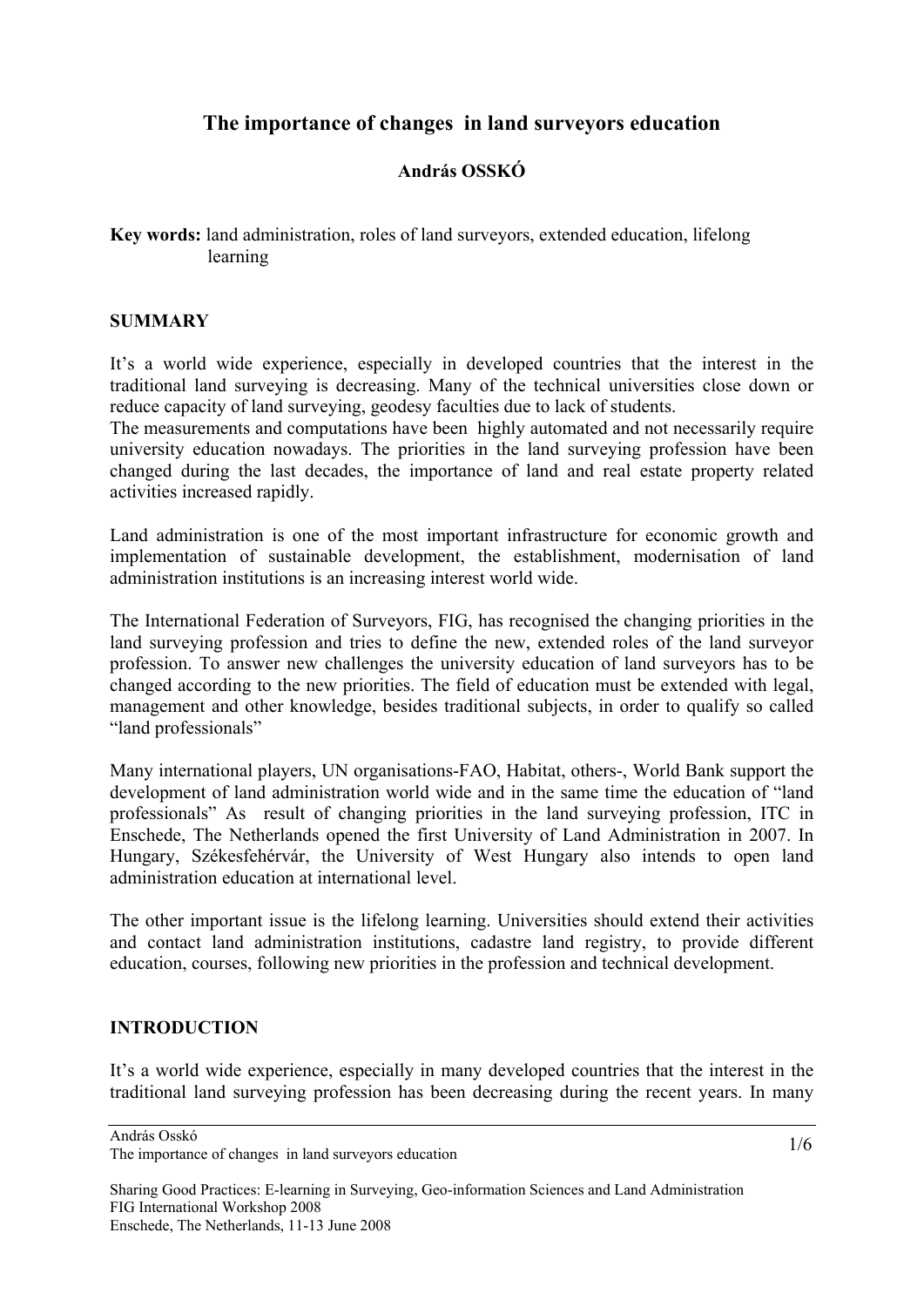technical universities the land surveying and geodesy faculties reduced capacity or closed down due to lack or small number of students.

The measurement and computations have been highly automated for today and not necessarily require university education. The priorities in the wider land surveyor profession have been changed during the last decade, the importance of land and real estate property related activities have been increased rapidly world wide.

The roles of land administration matters have been changed during the recent decades, land administration is one of the most important infrastructure for the economic growth and the implementation of sustainable development today. In respect of above the establishment, modernisation of land administration is an increasing interest world wide. Land administration activities have been the part of the land surveyor profession since long time but it was not the most important field of the profession.

Priorities in the land surveying mapping activities have been continuously changing and the profession must answer the new challenges if land surveyors want to play important role, supporting the economy, in the future as well. To achieve above goals the land surveyors' education, especially at university level, must be changed, extended, according to the new requirements and students interest.

The other important issue is the lifelong learning in our profession. This is an individual interest for professionals but also the interest of governmental and other institutions, to keep the knowledge of staff up-todate. Universities have to follow new developments in the profession extending their activities and contact land administration, cadastre, land registry institutions to provide different education, courses, according to the new priorities in the profession and the technical development. This should give additional tasks and income for universities and lifelong education for the professional staff and groups.

# **CHANGING PRIORITIES IN THE LAND SURVEYOR PROFESSION**

The role of land and real estate in the economy has been changed since 1950s land and real estates haven't been properties only but commodities, generating income and profit. Before only agricultural land generated income. Investments in land and real estates have been continuously increasing world wide and investors could find different fields and ways like commercial (shopping centers, plazas, etc,) residential (condominiums, apartment parks), industrial investments. Big investments require more and more capital, financial support, commercial, mortgage banks are providing loans, mortgages to finance land and real estate developments. To do this, the development of mortgage system and market is important as well. Investors and banks require security of ownership and other rights related to properties and guaranty for the repayment of loans, mortgage. To fulfil above requirements a fully operational legal and institutional framework is needed. Land administration and its institutions, especially cadastre and land registry, can provide all of the services, facilities which guarantees the security of ownership and mortgages.

The importance of changes in land surveyors education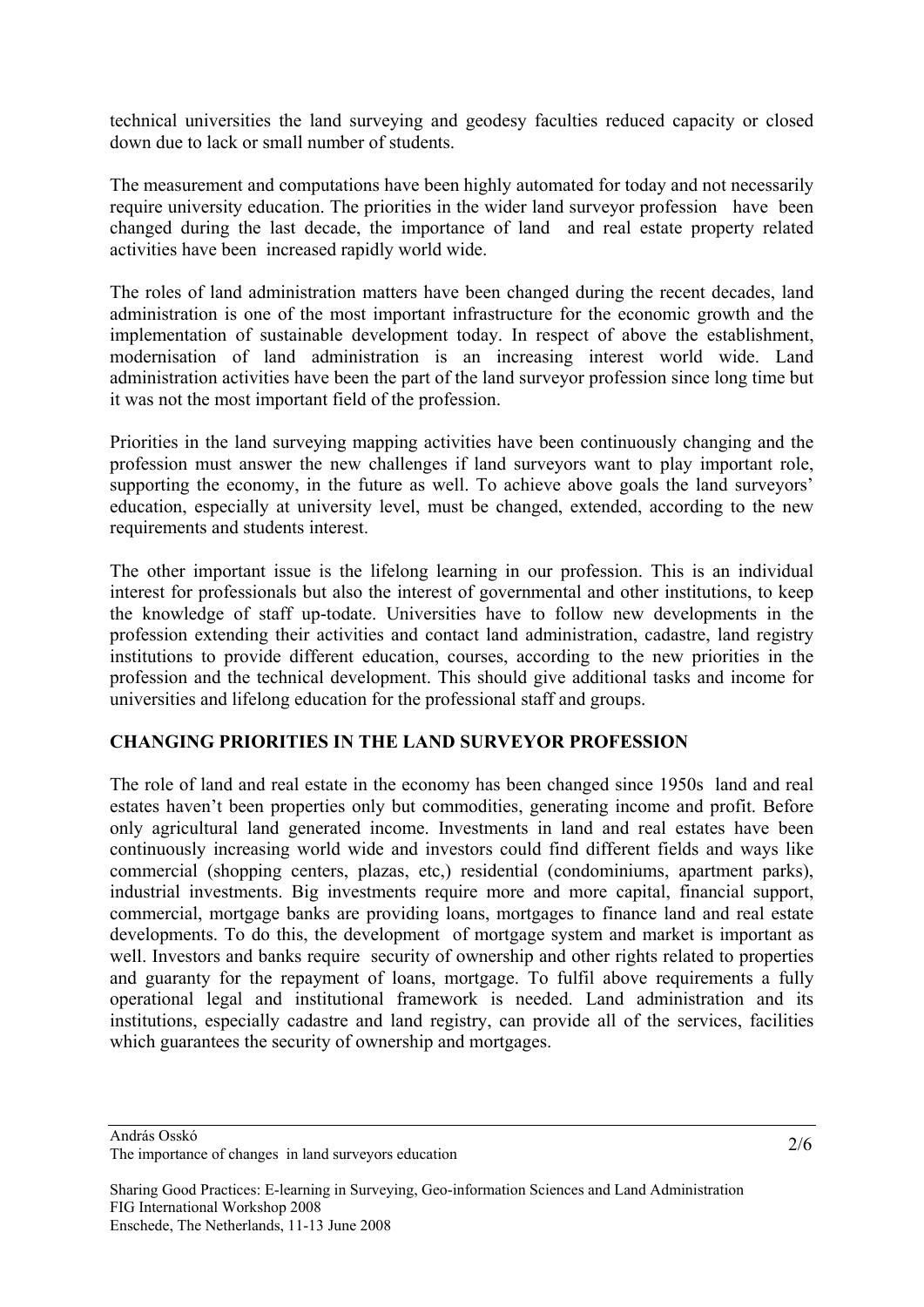The valuation, land management, planning and other land and real estate related activities are also essential parts of land administration. I think it's quite evidence that the development or modernisation of land administration institutions, especially cadastre and land registry, is an increasing interest world wide to support the economic growth and the implementation of sustainable development. To operate land administration institutions, more and more qualified professionals, experts are needed and the knowledge must be extended. Land surveyors always played important roles in the operation of land administration institutions but primarily in technical, engineering fields.

The increasing importance and changing roles of land administration require professional staff with different, extended knowledge. Land administration institutions are not administrative offices anymore they provide services, value added products, data for money to different players of the economy and citizens. These extended activities require business like approach, business plan, marketing and IT knowledge and development. New professionals, so called land professionals are needed especially at management level. They have to be familiar with the traditional surveyor knowledge but also with legal, management and IT knowledge.

The question arises how can land surveyor students, professionals pick up this knowledge, by experience or by education, but I think the answer is by both.

# **FIG, UN ORGANIZATIONS AND WORLD BANK RECOGNITION**

The International Federation of Surveyors, FIG has recognised few years ago the changing priorities in the land surveyors profession and also the decreasing interest in the traditional land surveying and mapping by university students. Traditionally FIG supports all fields of land surveying and the 10 FIG commissions cover all of the activities of the profession. Apart from these facts, FIG tries to define the new extended roles of the land surveyor profession and this point has a top priority in FIG long term professional strategy. The final aim is that the land surveyor profession, as general, should play an important role in the economy in the future as well.

Besides the fact that FIG covers all fields of land surveying, FIG has recognised , land administration activities, especially cadastre, land management are one the most important areas of our profession nowadays, required by the economy and the society.

Many international players, UN organizations- FAO, UN Habitat, etc.-, World Bank have also recognized the importance of land and real estate property related activities world wide, looking for solutions, how possible is to create security tenure, ownership, mortgage to support the economic growth and the implementation of sustainable development not only in developed but in transition and developing countries as well. To achieve above goals UN organisations and World Bank support the development, modernization of land administration institutions especially cadastre, land registry, world wide, expertise, financing projects.

What is the reason of increasing interest world wide to develop, modernising land administration ? The political and economic changes in many countries- former Soviet states Yugoslav states in Balkan, former socialist countries in Asia and the extremely rapid

András Osskó

The importance of changes in land surveyors education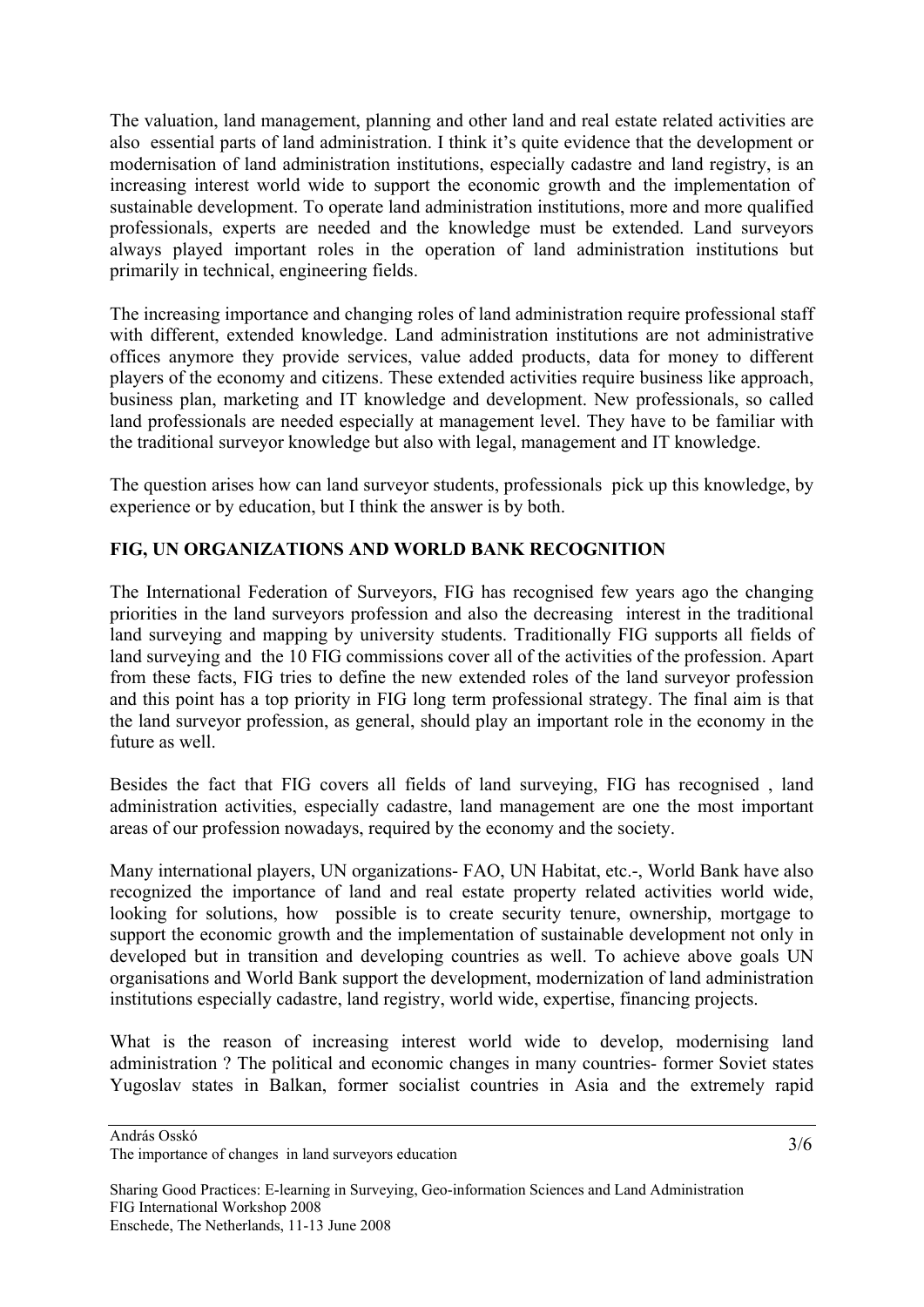economic growth in China, India- require the development of fully operational, sustainable land administration institutions. In many of these countries there were no cadastre, land registry institutions (former Soviet states) and they had to start from the beginning, developing of legal and institutional framework, the first registration of land and real estate properties. In other countries (former Yugoslav sates)there were no operational land administration institutions during the socialist period and these countries had to modernise institutions and update legal and cadastral mapping information of land and real estate properties. To develop, run land administration systems, sufficient number of well educated professional staff is needed at international and national level as well.

 FIG, UN organisations and World Bank established long term, common strategy and developed working relation, organising joint events, workshops, seminars in order to contribute to the final aims, improving the living conditions in the developing world, reduction of poverty, accelerating the economic growth and implementation of sustainable development in every continents.

# **THE IMPORTANCE OF CHANGES IN LAND SURVEYORS EDUCATION**

The world is continuously changing. Apart from the rapid technical development, IT revolution, the world face new challenges to be solved, implementation of sustainable development, accelerating economic growth, reduction of poverty in the less developed countries, etc. Land and real estate properties and related activities play extremely important roles in the economy, supporting the successful achievement of above goals. The changing priorities in the world also effect the priorities in different professions. The education, especially at university level must follow these changes, new priorities required by the economy and the society. Sometimes the university education is quite conservative, very theoretical, maybe it would be good to find the balance between the practical and scientific approach.

Concerning the land surveyor education, universities have recognised immediately the importance of IT, extending the education with geo-information knowledge. As a result of this extended education, many of the qualified land surveyors moved to IT fields because of much better salaries.

The increasing importance of land and real estate property related activities and the role of land administration in the economy haven't been recognised by the majority of universities running land surveying faculties. Many of the potential students are not interested in the traditional land surveying and mapping, but quite frequently, they couldn't find other subjects in the faculty which are attractive and useful in practice. I think it would be advised to modify the land surveyors' education introducing new subjects-legal subjects, valuation, management, etc.- and broadening the knowledge of land surveyors.

There are good examples, ITC in Enschede, The Netherlands established the first UN supported University of Land administration in 2006.

András Osskó

The importance of changes in land surveyors education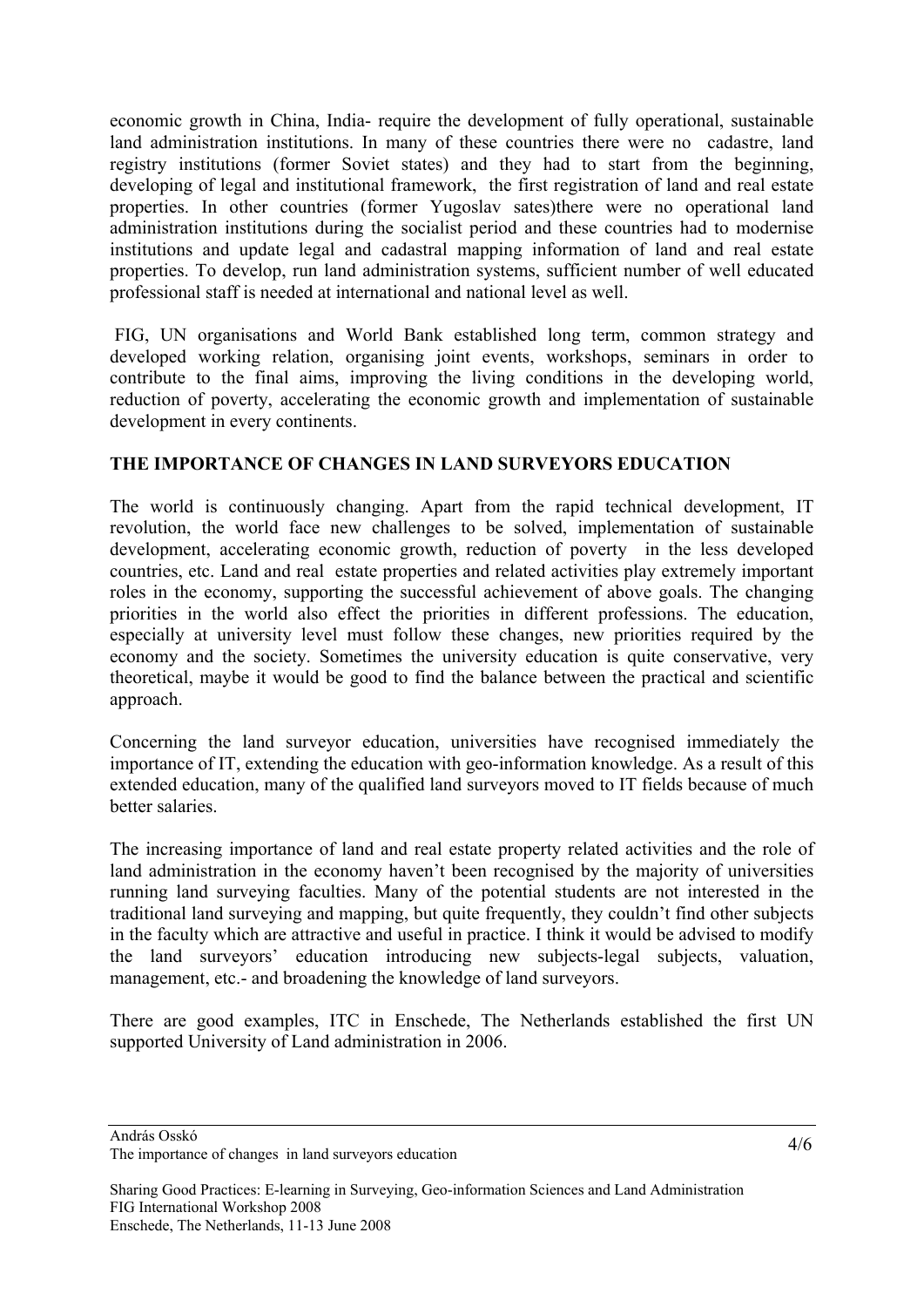In Hungary, Székesfehérvár, the University of West Hungary opened Land and Geoinformation Knowledge Center at the end of 2007, intends to introduce land administration education not only at home but international level as well.

# **LIFELONG LEARNING IN LAND ADMINISTRATION**

Lifelong learning, in general, an other important issue in all profession. This is not individual interest only but interest of professional groups, staff of governmental institutions, etc. The staff of land administration institutions, cadastre, land registry also require permanent education. The information technology is developing very rapidly, priorities in the profession are changing, the professional staff has to follow the new developments.

The legal and land surveyor staff in cadastre and land registry needs special knowledge which are not always subjects of university education. What universities, especially technical universities should do ? They should support the lifelong learning for the staff of land administration institutions. Universities should extend their activities and contact land administration institutions, cadastre, land registry, offering special courses, organised education, following the new priorities in our profession and technical development.

There is a good example in Hungary. The University of West Hungary, Faculty of Geoinformatics in Székesfehérvár, among others, dealing with land surveyors and land registrars education, signed a long term agreement with the Ministry of Agriculture and Rural Development. The ministry is the supervisory authority of the land administration institutions in Hungary, including land offices, institutions, running the Unified Land Registry System. According to the agreement, the faculty provides special courses and education for the land offices staff (IT, legal, land surveying) supporting the organised lifelong learning.

Few years ago the faculty introduced land registrar education, providing BSc. diploma. This can be regular or correspondence course providing higher educated staff for land offices and other institutions.

# **CONCLUSIONS**

- **-** the importance and interest of traditional land surveying and mapping is decreasing
- **-** there are new priorities in our profession, the land and real estate property related activities are increasing interest world wide
- **-** land administration is one of the most important infrastructure supporting the economic growth and the implementation of sustainable development
- **-** university education for land surveyors must be modified, following new priorities in the profession, in order to educate so called land professionals, required by the economy
- **-** FIG have recognised new priorities in the land surveying profession, looking for solution to define the new important roles of land surveyors in the future supporting the economy in every countries.

András Osskó

The importance of changes in land surveyors education